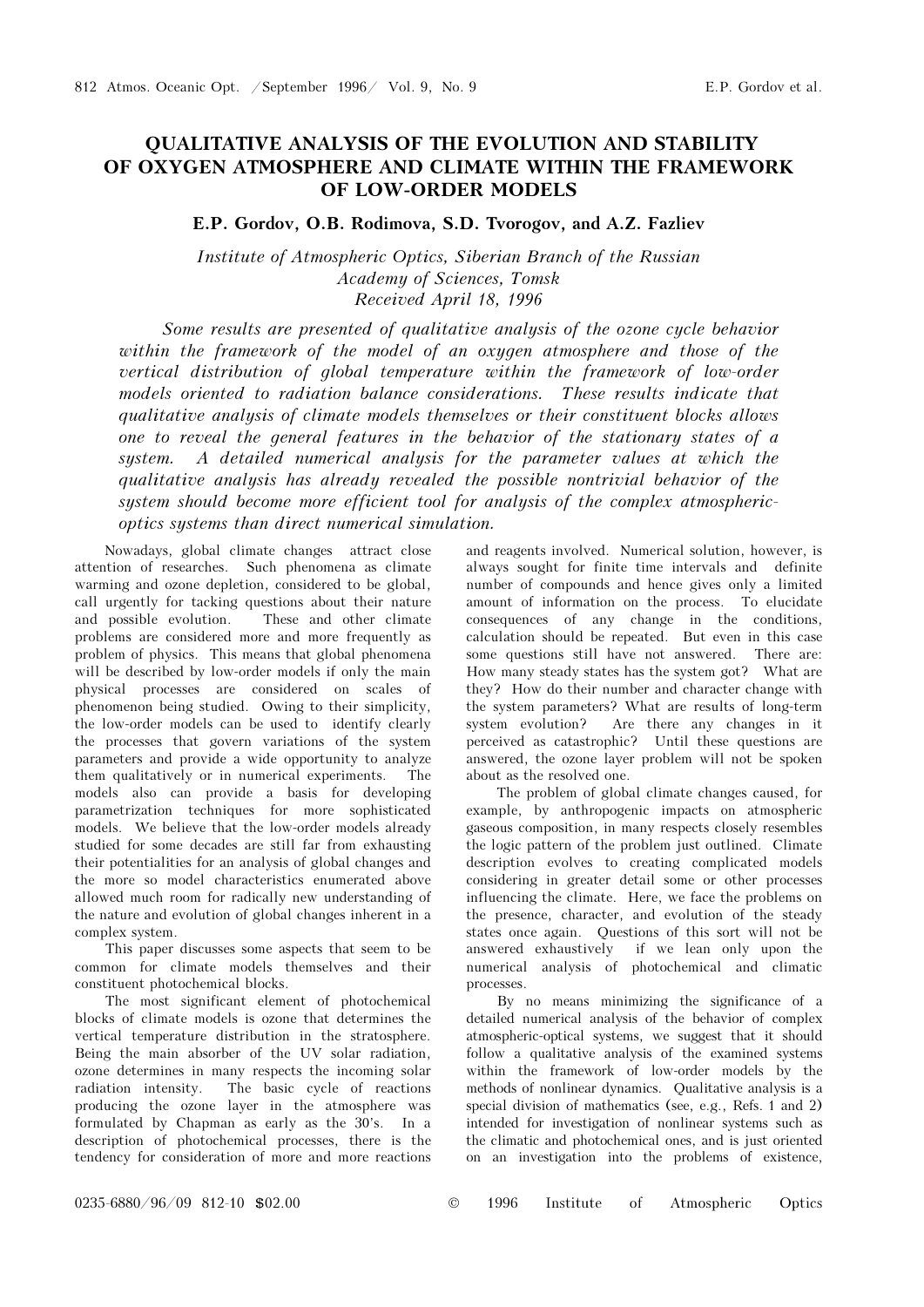character, and evolution of the steady states mentioned above (see, e.g., Refs. 1 and 2). Being the step that came before complex-model calculations, the qualitative analysis converts in many respects random search of factors that cause qualitative changes in the systems under study, into a goal-oriented process, when the numerical analysis of complex systems is made for those parameter values, for which the qualitative analysis has already revealed the possible nontrivial system behavior.

We note that, the nonlinear dynamics techniques, being not new in studying the general circulation (see, e.g., Refs. 3 and 4), were rarely used in photochemical blocks. At the same time, in current qualitative analysis of the low-order climate models primary emphasis was placed either on paleoclimates or on dynamics of the ice cover (see, e.g., Refs.  $3-6$ ).

Below we present some results, of qualitative analysis of the behavior of the ozone cycle in the oxygen atmosphere and vertical distribution of the global temperature within the scope of the low-order models considering the radiation balance.

## 2. OXYGEN ATMOSPHERE

The fundamental question we would like to tackle first is: whether the observed variations of the ozone concentration are natural or caused by anthropogenic activity. As applied to the atmospheric chemical subsystem, this question naturally reduces to the following one: whether or not foreign species and associated extra reactions lead to qualitative changes in the behavior of atmospheric oxygen constituents. As a result of this reduction, the problem is reduced to an analysis of equations of chemical kinetics, that is, of nonlinear equations for concentration, whose parameters are the rate constants of chemical reactions dependent on the temperature and initial values of concentration. For our analysis, we chose an approximation admitting an exact mathematical solution of the problem, namely, the model of purely oxygen atmosphere with the minimum cycle of Chapman's reactions.<sup>7</sup>

The natural question arises: to what extent will the results obtained for this simple model be applicable to the real atmosphere? Since the formulation of Chapman's cycle, the answer has been quite optimistic, because this simple cycle allows one to reproduce a typical vertical profile of the ozone concentration. Quantitative discrepancies play no role in our analysis as yet, since its purpose is elucidation of the tendency of evolution.

We note that in the recent literature there appear publications $8-11$  discussing problems of multiplicity of steady states in the atmospheric photochemistry, but they consider other cycles of reactions. Only three papers by Karol,12 Sahabanova,13 and Kozak et al.14 were devoted to qualitative analysis of the pure oxygen ozone cycle, as it is, in the atmospheric photochemistry, but they considered only some particular cases, and the authors did not reveal any qualitative singularity. However, the full phase pattern is still uncertain even for the simplest system. At the same time, knowledge of the quantitative behavior of concentration of oxygen constituents in the pure oxygen ozone cycle, being an important part of all more complicated reaction systems, seems mandatory.

#### A. Chapman's ozone cycle

We now write down the reactions of the ozone cycle

$$
O_2 + hv \xrightarrow{J_2} O + O \t{,} \t(1)
$$

$$
O_3 + hv \xrightarrow{J_3} O_2 + O \tag{2}
$$

$$
O + O_2 + M \xrightarrow{k_2^M} O_3 + M , \qquad (3)
$$

$$
O + O_3 \xrightarrow{k_3} 2O_2 , \qquad (4)
$$

$$
O_3 + M \xrightarrow{k_2^M} O + O_2 + M,\tag{5}
$$

$$
O + O + M \xrightarrow{k_4} O_2 + M,\tag{6}
$$

under the assumption that the third particle is nonoxygen, that is,  $M \neq O$ ,  $O_2$ , and  $O_3$ . We made a detailed qualitative analysis of this reaction system, $15-19$ starting from the simplest cases, to elucidate which reactions are responsible for one or another of features of the phase portrait and whether or not a situation arises in which variations in the parameters of the system result in the change of the character of stability of the steady state or even to its vanishing.

Our analysis has shown that the dynamics of concentration of oxygen constituents is rather manifold. We now dwell on the simplest system in which ozone is still produced, that is, on the ozone cycle without radiation, to illustrate the character of results obtained.

Figure 1a shows the reaction of ozone formation at three-particle collision and of ozone destruction at collision with the atom Ο. Shown is also the phase space of concentration of oxygen constituents. The system state at a given moment is specified by a point in the phase space. System evolution with time is described by a phase trajectory. Due to the conservation law of the number of atoms of the reagents, the domain of permissible variations of the concentration is the so-called triangle of reactions. The set of the stationary points and phase trajectories is called the phase portrait of the system. In the given case (two reactions shown in Fig.  $1a$ ), the system possesses a singular point  $-$  a saddle  $-$  where the  $O_3$  concentration is zero, and a singular straight line  $-$  the axis  $O_3$  with all point being singular. The saddle point is unstable. Any trajectory, even saddle point is unstable. approaching very close to it, goes away from it with time. Points of the singular straight line are stable, that is, a phase point getting to that straight line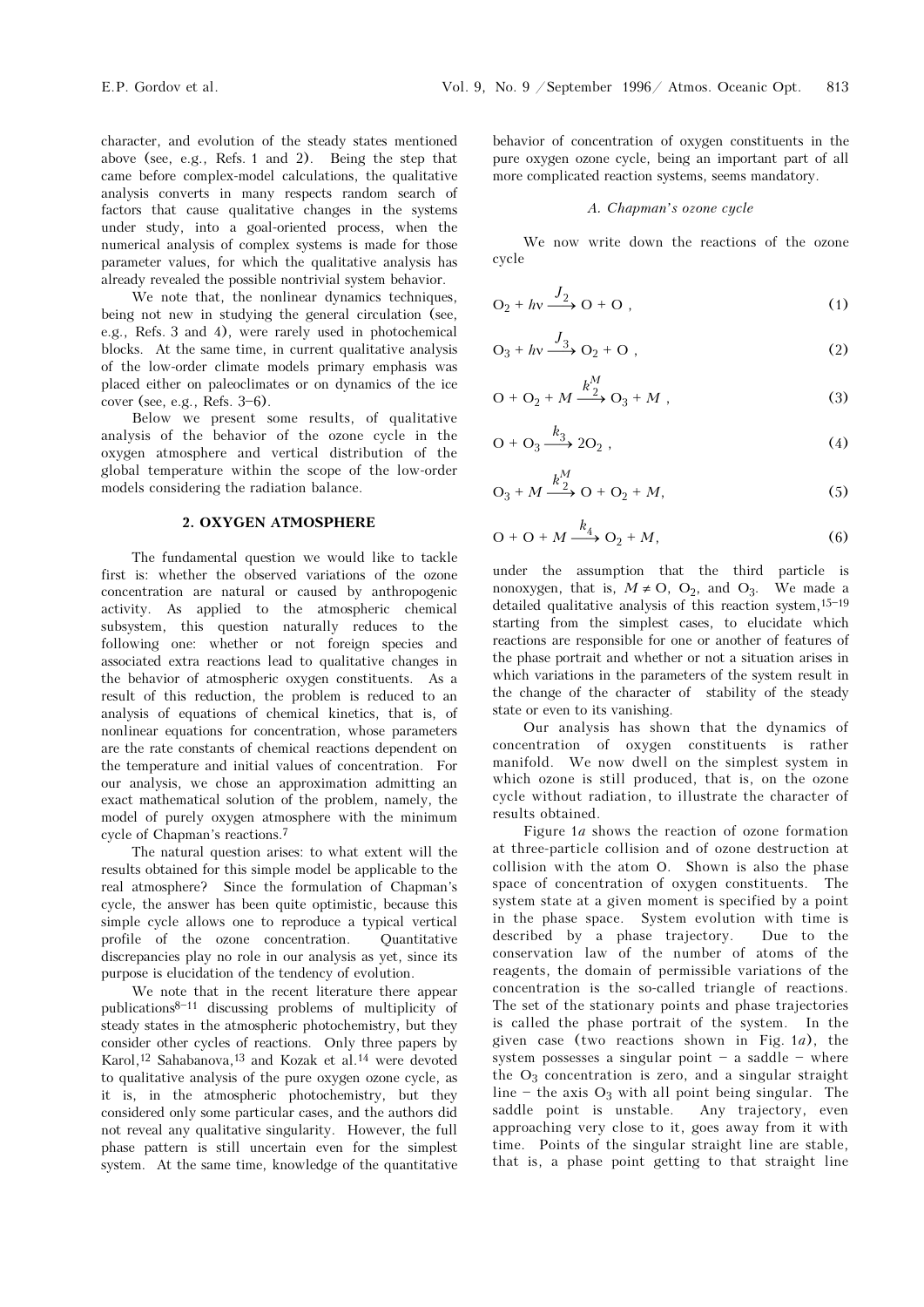stays there. We see that the phase trajectories, wherever they started, approach the  $O_3$  axis. We also can say whether the  $O_3$  concentration will decrease or increase as a function of initial conditions when it approaches the steady state. It is also seen that the reaction triangle is divided into two parts with the saddle separatrix and that the trajectories cannot cross it going over from one part to the other. This phase portrait provides all possible qualitative information on the system. Any numerical solution always gives just a certain trajectory segment defined by the initial conditions.

The remaining cases (Fig. 1) illustrate changes in the phase portrait due to incorporation of reactions (5) and (6) in addition to the two reactions mentioned above. As a result, only one singular point remains in the reaction triangle, namely, the stable node with zero values of the O and  $O_3$  concentration, which is unattainable on the model applicability scales owing to long relaxation time.



FIG. 1. Three-dimensional phase portraits and their projections onto the plane  $(O, O_3)$  for a set of reactions of the ozone cycle without radiation.

In all cases of the ozone cycle without radiation emission considered so far, the stationary point is located on the boundary of the reaction triangle, that is, in the steady state with zero concentration of at least one oxygen constituent. The simplest case in which the stationary point is within the reaction triangle, i.e., when all three oxygen constituents have nonzero values of concentration, is that of three reactions: two reactions (3) and (4) considered above and reaction (1) of molecular oxygen photodissociation. In this system there are two parameters,  $A$  and  $M$ , being combinations of the reaction rate constants and initial values of concentration. Phase portraits of the system differ drastically for different relationships between the system parameters (see Fig. 2). When  $AM > 1$ , there

is a stable node with nonzero values of concentration of all oxygen constituents in the reaction triangle, whereas for  $AM < 1$ , the steady state is on the boundary of the reaction triangle, and the only nonzero concentration is that of atomic oxygen. Thus, in the parametric space the curve  $AM = 1$ divides the domain with the steady state having nonzero values of concentration of oxygen constituents and the domain without steady state. Incorporation of reaction of ozone photodissociation makes a little change; it simply adds the parameter,  $C_2$ , and alters the position of the dividing line that now is specified by the equation  $A^2M - A - C_2 = 0$ . The domains of existence of the states with nonzero values of concentration of oxygen constituents are shown in Fig. 3 for indicated set of reactions.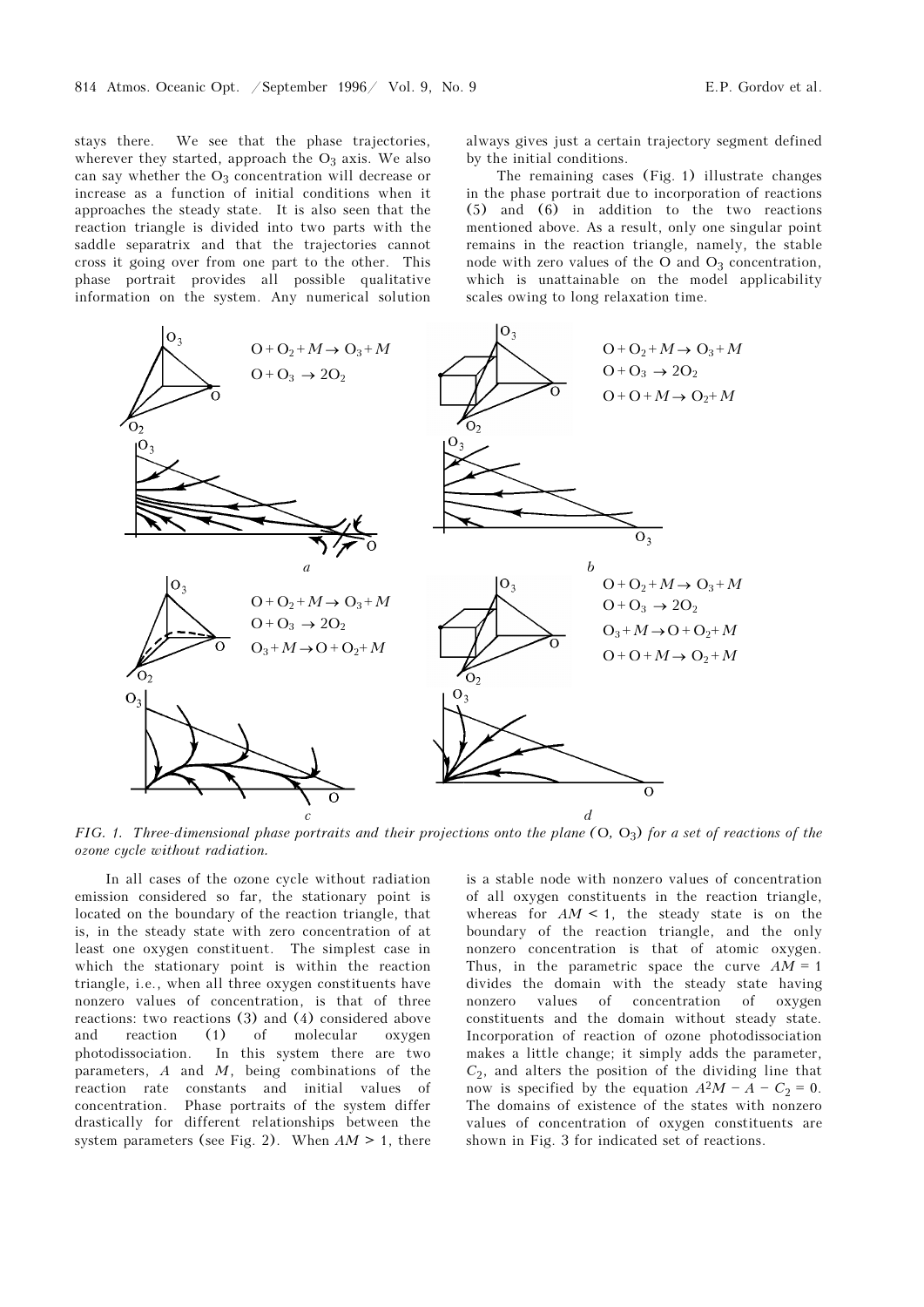

FIG. 2. Phase portraits of reaction systems (1), (3), and (4) for the following relationships between the parameters:  $AM > 1$  (case a),  $AM = 1$  (case b), and  $AM < 1$  (case c).



FIG. 3.  $O_3$  concentration in the steady states as a function of the parameters A and M for the reaction set: (1), (3), and (4) (case a); (1)–(4) (case b); (1)–(5) (case c).

Reaction (5) of recombination of the O atoms turned out to play a crucial role for stabilization of the ozone cycle. Its consideration "returnsB the steady state into the reaction triangle, i.e., restores the steady state with nonzero concentration of oxygen constituents (see Fig. 3c).

In essence, the recombination reaction (5) suggests the presence of the O sink and the  $O_2$  source, so we may expect that incorporation of sources and sinks of oxygen constituents in equations for their concentration will lead to "instability restoration.B In fact, it was found that in the presence of linear sink of atomic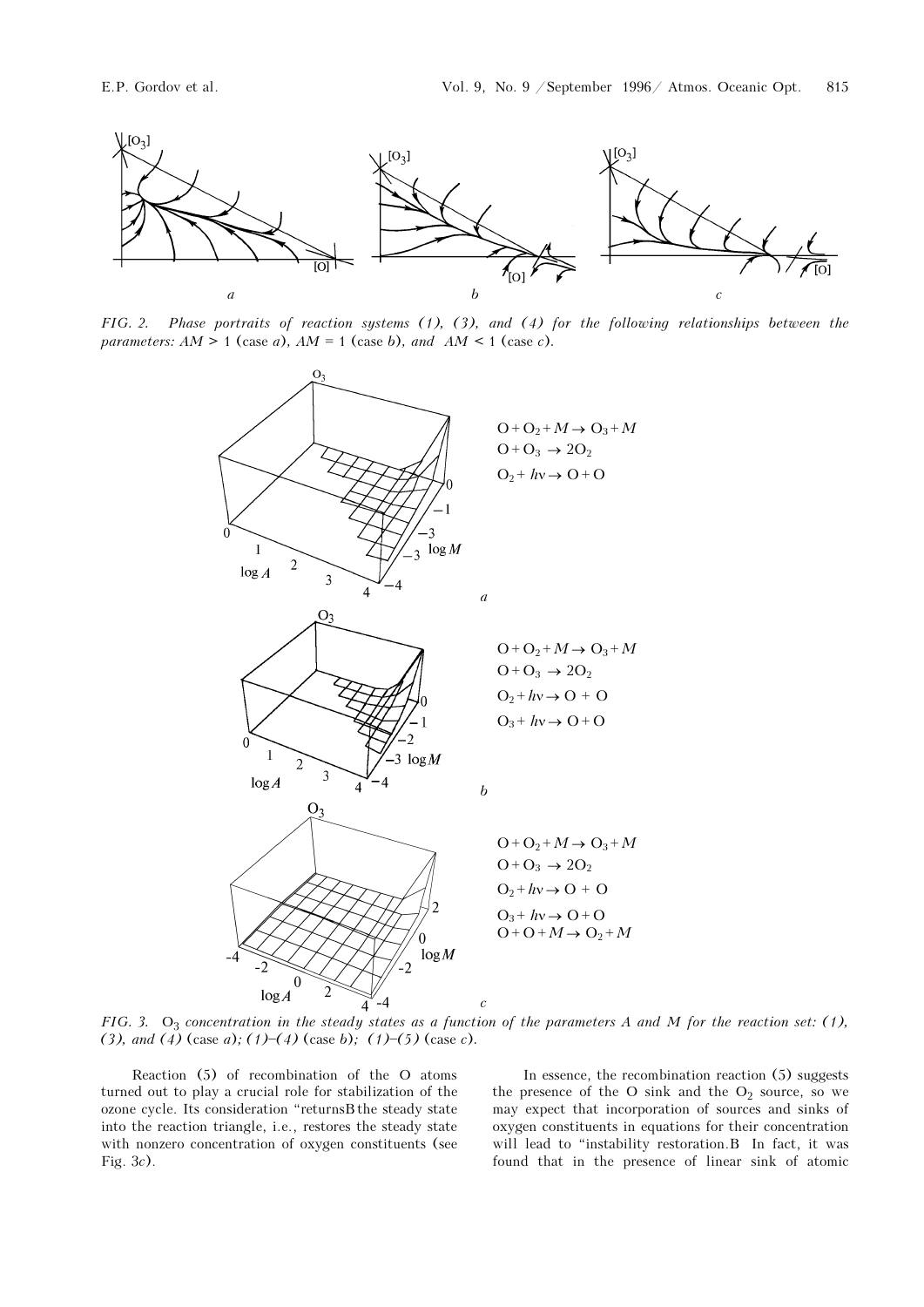oxygen, irrespective of the intensities of permanent sources of O,  $O_2$ , and  $O_3$ , the stable steady states with nonzero concentration of oxygen constituents exist only for a limited range of variations of the intensities of sources and sinks (see Fig. 4). In the presence of linear sinks of oxygen constituents other than O, the system of reactions  $(1)$ – $(6)$  always has the steady state with nonzero concentration of oxygen constituents.



states with nonzero concentration of oxygen constituents (hatched) in the space of parameters  $L_{\text{O}_2}$ (O<sub>2</sub> source) and  $K_{\text{O}}$  (O sink). [L] a mole/cm<sup>3</sup>⋅s,  $[K] = 1/s$ .

It is well recognized now that the stationary concentration of atmospheric ozone calculated for Chapman's cycle is overestimated. There are two ways of improving the estimate: (1) extension beyond the framework of the oxygen atmosphere and complement of the set of kinetic equations (1) through (6) by reactions with hydrogen, nitrogen, and chlorofluorocarbon compounds, or (2) incorporation of sources and sinks of oxygen constituents into the model of the oxygen atmosphere to consider extra reactions. So, analysis of the situation with sources and sinks of oxygen constituents was continued.

## B. Role of sources and sinks in the vicinity of the steady state

Thus far we have considered the system of reactions (1)-(6) with  $M \neq O$ ,  $O_2$ , and  $O_3$ . A further analysis was oriented on determination of conditions existing in the atmospheric ozone layer.  $20,21$  In the stratosphere, there is a hierarchy of concentration of oxygen constitutents: concentration of molecular oxygen is higher by four orders of magnitude than that of ozone, which, in its turn, is higher by five orders of magnitude than that of atomic oxygen. This system has two characteristic relaxation times: of the order of several seconds for the relaxation of atomic oxygen to the steady state and of the order of several months for the ozone relaxation. Considering the concentration hierarchy of oxygen constituents and the hierarchy of relaxation times in the vicinity of the steady state, we can identify the set of reactions essential for the description of chemical processes in this vicinity. This set includes reactions (1) through (4) with  $M \neq O$ ,  $O_2$ , and  $O_3$  and two reactions of type (3) with  $M = O_2$  and  $O_3$ .

The concentration of oxygen constituents obtained by solutions of the corresponding kinetics equations is called the reference one. We next incorporate sources and sinks of oxygen constituents into the system under study to determine the stationary concentration of oxygen constituents, source and sink intensities in the steady states, and relaxation times in the oxygen atmosphere with one source and one sink.

Here, symbols  $K$  and  $L$  stand for sink and source, respectively. All calculations presented below were made with the reaction rate constants at 30 km altitude.

At present the examined problem is a matter of convention due to the lack of quantitative data on atmospheric oxygen sources and sinks and their classification, so we assume that the rates of sinks do not exceed  $k_2^N/2NA$ , where  $k_2^N/2$  is the rate of reaction (3) with  $M = N_2$ , N is the nitrogen concentration, and the source intensities do not exceed  $k_2^N 2NA^2$ , where  $A$  is the concentration of molecular oxygen in the stratosphere at 30 km altitude. Below we consider the intensities of sources and sinks normalized by these limiting values and varying from  $10^{-13}$  to 1.

It was shown that in systems with the molecular oxygen sink, steady states exist for wide ranges of variations of sink and source intensities, and that the ozone concentration decreases for  $K_{O2}$  >  $L_i$  ( $i = O_2$ ,  $y$ ,  $z$ ) and increases for  $K_{O2} < L_i$ . When the normalized sink and source intensities are equal, the steady states are stable, with ozone concentration being close to the reference one and the molecular oxygen concentration being equal to  $L_i/(2K_{\text{O2}})$  in all three cases. In systems with the ozone sink, stable states exist only for narrow ranges of variations of sink and source intensities, the ozone concentration is equal to  $L_i/(3K_{\Omega_3})$ , and the molecular oxygen concentration is less than the reference one in almost all cases.

Now we dwell on the results of qualitative analysis for the model with one source and sink of molecular oxygen.

Figure 5 shows the plot of logarithms of dimensionless concentration of oxygen constituents, with coordinates specifying the steady values of concentration of these constituents. For  $K_{O2} > L_{O2}$ , the concentration of  $O_2$  and  $O_3$  decreases, and vice versa for inverse inequality, the concentration of  $O_2$ and  $O_3$  increases. When the normalized sink and source intensities are equal, the concentration of these constituents remains unchanged and close to the reference one marked by point A in the figure.

Figure 6 shows horizontal sections through surfaces  $O_2$   $(K_{O_2}, L_{O_2})$  and  $O_3$   $(K_{O_2}, L_{O_2})$ , corresponding to the  $O_2$  and  $O_3$  concentration spaced at two orders of magnitude on real concentration scale. Arrows in the figure are for the curves along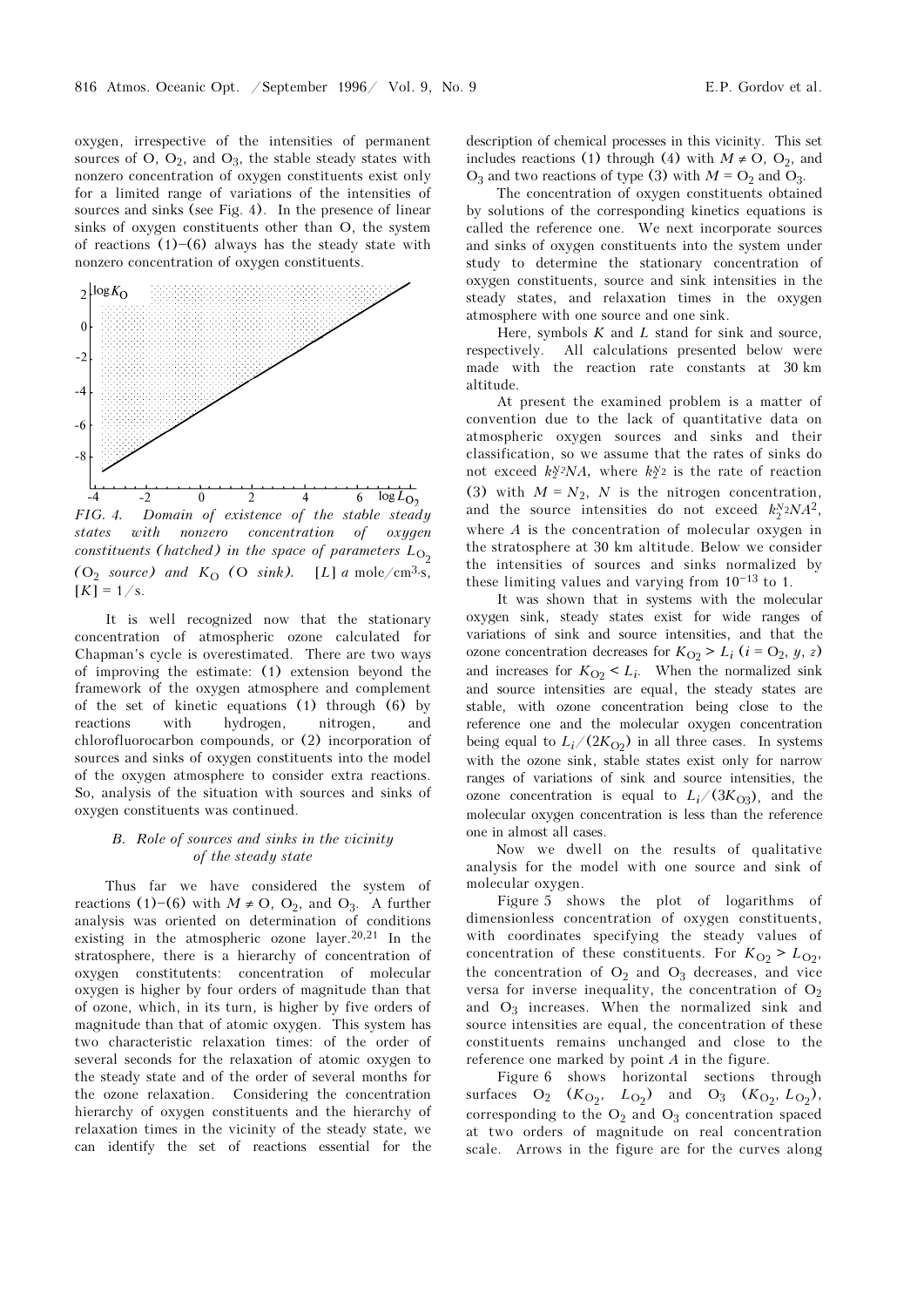which the concentration coincides with the reference one and indicate the direction of the concentration decrease.



FIG. 5. Variations of the O,  $O_2$ , and  $O_3$ concentration attendant to variations of sink  $(K_{\mathrm{O}_2})$ and source  $(L_{\mathrm{O}_2})$  intensities of molecular oxygen.



FIG. 6. Contour plots of the  $O_2$  (dashed lines) and  $O_3$ (dot-dash lines) concentration in the steady states, brought into coincidence, as functions of the molecular oxygen sink and source parameters.

The incorporation of the source and sink into the oxygen atmosphere model makes all three oxygen constituents independent and introduces the third longest relaxation time of molecular oxygen. Figure 7 shows the curves of the dependence of relaxation times on the molecular oxygen source and sink intensities. The arrows in the figures indicate the direction of the relaxation time decrease, and the numbers designate the order of its magnitude. When going from one isoline to the other, the relaxation time changes by an order of magnitude. From Fig. 7, it follows that the hierarchy of relaxation times remains unchanged for all changes in the sink and source intensities considered here. As sink and source intensities increase, the relaxation time of atomic oxygen increases up to about several days, whereas the relaxation times of  $O_2$  and  $O_3$  decrease down to a week for ozone and to several hundreds of years for molecular oxygen. Along the solid straight line, calculated for  $K_{\text{O}_2}$  =  $L_{\text{O}_2}$ , the stationary values of concentration of oxygen constituents are close to reference ones,

however relaxation times for  $O$ ,  $O_2$ , and  $O_3$  may differ substantially.



FIG. 7. Dependence of relaxation times on the molecular oxygen sink and source intensities.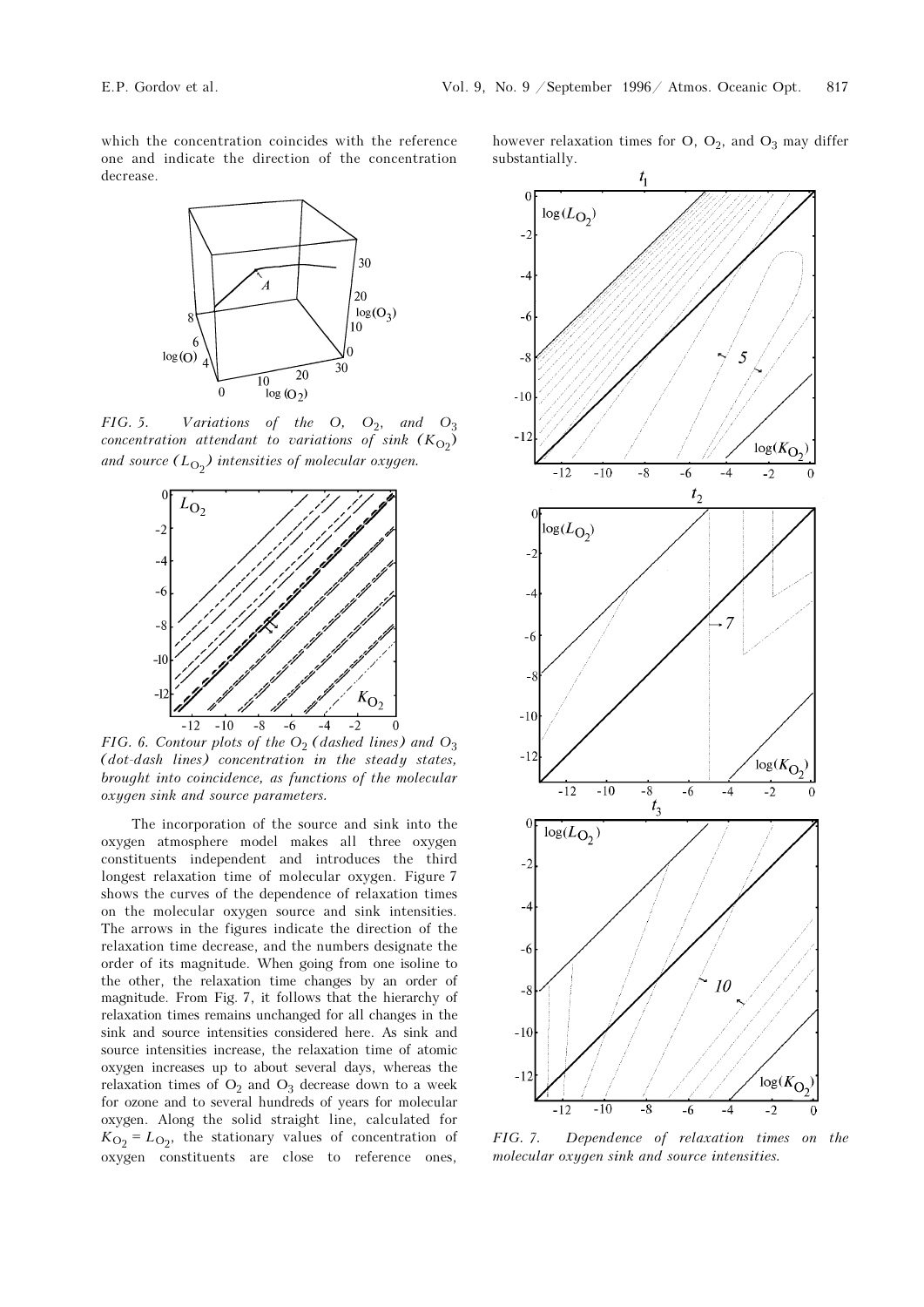Thus, the qualitative analysis shows that, for certain variants of the systems of equations describing the evolution of concentration of oxygen constituents in the oxygen atmosphere, the domains of the parameter values (rate constants, initial values of concentrations, source and sink intensities) exist without physically admissible steady state with nonzero values of concentration of oxygen constituents. In other words, in some cases the equilibrium in the ozone cycle exists only when any oxygen constituent vanishes, not necessarily due to anthropogenic activity.

## 3. LOW-ORDER CLIMATE MODELS

Calculations elucidating the effect of atmospheric trace gases variability on climate change are mostly run for one-dimensional radiative-convective models (see, e.g., Refs.  $22-25$ ). As already mentioned above, our attitude is: detailed calculations for complex models should follow qualitative analysis of simple climate systems by the nonlinear dynamics methods. We addressed ourselves to the one-dimensional balance and radiation climate models that were repeatedly studied by other authors from other viewpoints (see, e.g., Refs. 6 and  $26-28$ , primarily because global climate changes, by their nature, should manifest themselves in simple models. A question arises: how sensitive can be the simple models to variations in the radiation characteristics, for example, to variations in the solar radiation transmission caused by variations of the stratospheric ozone concentration, or to variations in the thermal radiation transmission as a result of the increase of the tropospheric greenhouse gas concentration. We notice that the sensitivity here is meant new qualitative features, such as the appearance or disappearance of steady states, the change in the character of their stability, or at least, the change in the sign of any dependence rather than quantitative changes in the characteristics studied here. This point is illustrated by Fig. 8 showing the simplest two-layer model "surface-atmosphere, B in which the surface temperature  $T_s$  and the atmospheric top temperature  $T_a$ are the independent variables, satisfying the equations

$$
\dot{T}_s = \sigma T_a^4 (1 - D_t) - \sigma T_s^4 + F^{\downarrow} D_s ,
$$
\n
$$
\dot{T}_a = \sigma T_s^4 (1 - D_t) - 2 \sigma T_a^4 (1 - D_t) + F^{\downarrow} (1 - D_s) . (7)
$$

The parameters of system (7) are the incoming solar energy on the atmospheric top,  $F^{\downarrow}$ ; the atmospheric transmission function for the thermal radiation,  $D_t$ , and, the atmospheric transmission function for the solar radiation,  $D_s$ . Such a model is incorporated as a block in models with more detailed vertical resolution. Figure 8 shows the phase portrait of this system possessing only one steady state within the physically allowed part of the plane, namely, the stable node. As is well known, the outgoing radiation is frequently fitted by a linear function of the temperature. Figures 8c and  $d$  show the phase portraits

of system (7) for indicated parametrizations of the outgoing radiation.30 While in case shown in Fig. 8c the steady state remains unchanged, in Fig. 8d the steady state is lacking in the physically allowed part of the plane. Due to this fact, one should be careful when using different climate model parametrizations, especially changing the character of nonlinearity. This fact also confirms that the simple models can be sensitive to details in radiation transmission.



FIG. 8. The simplest climate model described by equations (7) (case a) and its phase portrait (case b). Phase portraits of the model for the following parametrizations of outgoing radiation:  $\sigma T_a^4 (1 - D_t) = \varepsilon T_a$  (case c);

 $\sigma T_s^4 D_t + \sigma T_a^4 (1 - D_t) = A + BT_s$  (case a).

Figure 9 shows the behavior of the independent variables  $T_s$  and  $T_a$  of system (7) for the varying system parameters without (Fig. 9a) and with the parametrization (Fig. 9b) of outgoing radiation. The most typical feature of this model is the temperature inversion observed for certain relationships between the system parameters. Once again the presence or absence of the inversion, that is, the presence or absence of the atmospheric greenhouse effect depends strongly on the choice of the parametrization formula for outgoing radiation (see Fig. 9b).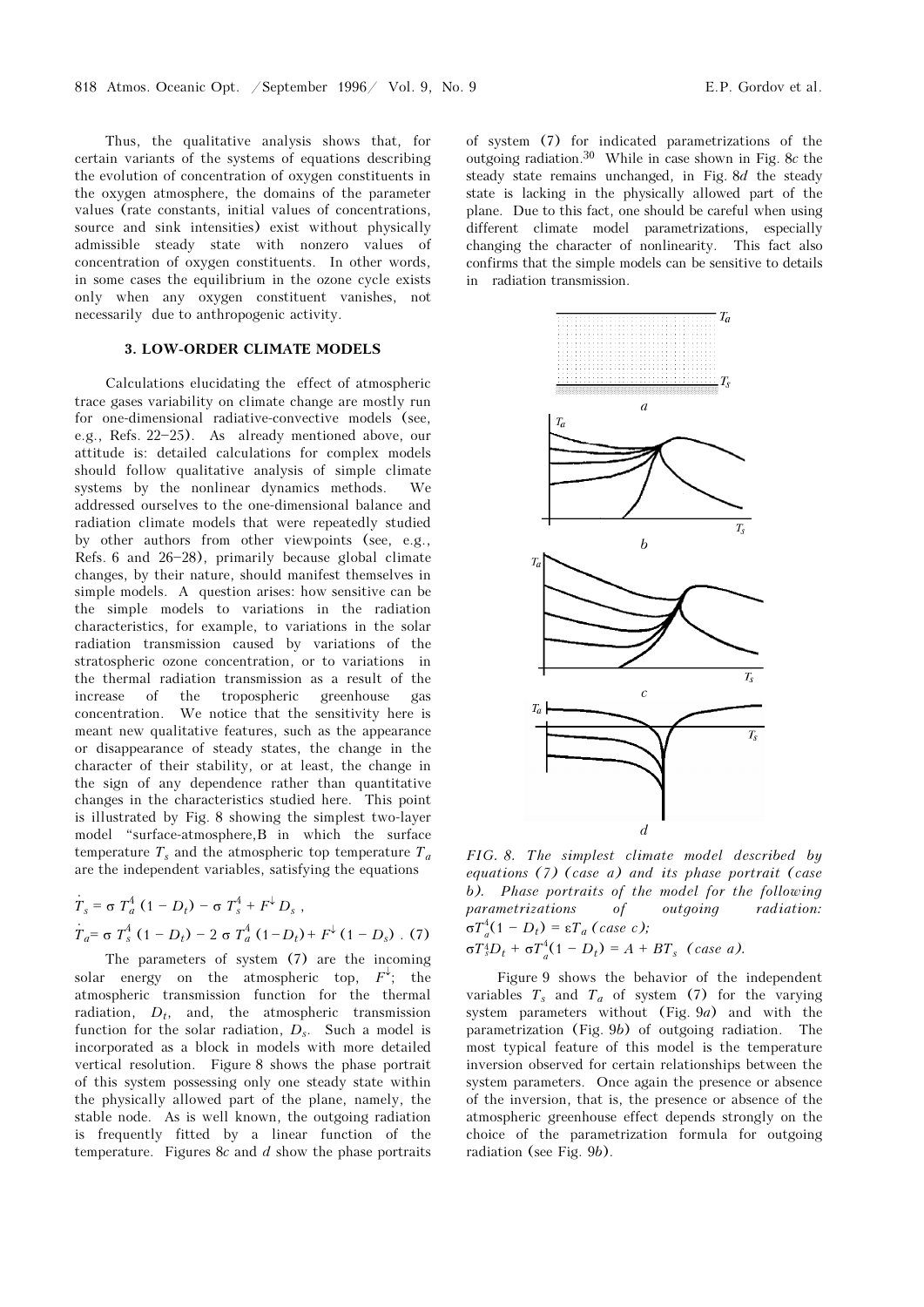

FIG. 9. Behavior of the temperatures  $T_s$  and  $T_a$  in the two-layer climate model described by equations (7) (case a) and equations (7) with the parametrization  $\sigma T_a^4(1-D_t) = \varepsilon T_a$  (case b) as a function of system parameters  $D_s$  and  $D_t$ .



FIG. 10. Variations of the stratospheric temperature attendant to changes in the transmission functions of the layer in the radiation model consisting of four layers up to 40 km altitude. Here,  $D_{si}$  is the solar radiation transmission function for the ith layer,  $D_{ti}$  is the thermal radiation transmission function for the ith layer: vertical distribution of the temperature (a), variations in the temperature of the third and fourth layers attendant to variations in solar radiation transmission functions for the third and fourth layers (b) and in solar radiation transmission for the third layer and thermal radiation transmission for the first layer (c).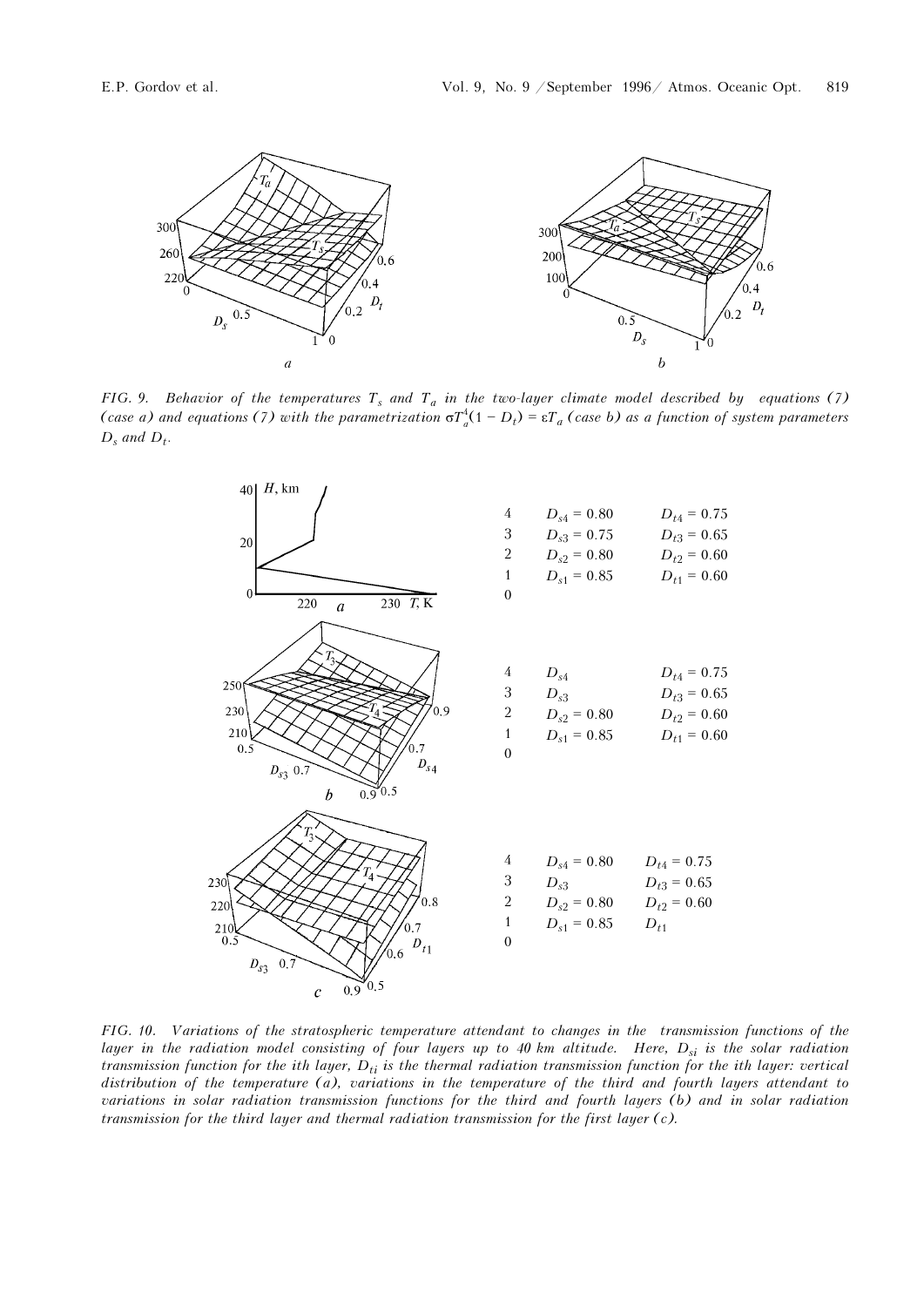Further we consider a more complex radiation model in which again the equilibrium temperature profile is completely determined by radiation balance, and the convective adjustment is not used. This model has four 10-km thick layers that are vertically stratified. Transmission functions for solar and thermal radiation are specified for each layer separately. The temperatures of the layers are the sought-after coordinates of the steady state. The vertical temperature profile in this simple model has the features common to the radiation models (see for example, Ref. 22), that is, has the minimum at approximately 10-km altitude and then slowly increases with altitude. Not expecting that this model agrees numerically with the observed temperature profiles, we believe that between 30 and 40 km altitudes their character should be reproduced satisfactorily. The question we want to answer now is: Can, in principle, the variations in the transmission functions cause the appearance of any specific feature in the temperature profile at those altitudes? Figure 10 shows the behavior of the temperatures of the third and fourth layers as functions of variations in the transmission function,

indicated in the figure. As seen, the position of the temperature inversion boundary depends significantly on the character of variations of the transmission functions. At the same time, the steady state remains the same  $-$  the stable node. However, qualitative changes may be even greater. Figure 11 illustrates the situation when the steady state is the stable focus rather than the stable node. Figure  $11a$  shows the behavior of one of the characteristic numbers,  $\lambda$ , governing the character of stability of the state attendant to variations in the thermal radiation transmission of the first and second layers. Real negative values of λ correspond to the stable node. For the stable focus,  $\lambda$  are complex, so they are not shown in the figure. Also shown in Fig. 11b are the behavior of the temperature and the transmission function vs. the altitude for a point with coordinates  $D_{t1}$  and  $D_{t2}$ , falling within the region of the stable focus. The presence of focus means that, as the steady state is approached, the temperature may undergo periodic oscillations with the amplitude that depends on the initial conditions.



FIG. 11. Change in the character of the stable steady state "stable node  $-$  stable focusB for the four-layer radiation climate model described in the text. The characteristic number  $\lambda$  as a function of variations in the thermal radiation intensity of the first and second layers (a) and the vertical behavior of the temperature and of the thermal radiation transmission function for  $D_{t1}$  and  $D_{t2}$  values corresponding to the stable focus (b).

Thus, it has been shown that quite diverse qualitative vertical behavior of the temperature is possible for simple models in principle. The variations of the transmission functions that produce qualitative changes will be analyzed further in more detail.

#### 4. CONCLUSION

Examples of qualitative analysis of the ozone cycle reactions and vertical temperature distribution for the simple radiation climate models presented in this work indicate that the qualitative analysis of climate models themselves and their constituent blocks allows the general behavior of the steady states of the system to be determined.

Qualitative analysis of low-order models preceding comprehensive numerical analysis of the behavior of complex atmospheric-optics systems, in particular, in modeling of atmospheric photochemistry and in the study of global climate changes, is necessary for the determination of approximate ranges of variations of the parameters that may produce radical changes in the system. A detailed numerical analysis should be performed for those parameter values for which the qualitative analysis has already revealed possible nontrivial system behavior. Namely, these domains should be thoroughly studied theoretically as well as experimentally.

The work on the study of the ozone cycle was supported in part by Russian Foundation for Basic Research (Grant 93-05-9026).